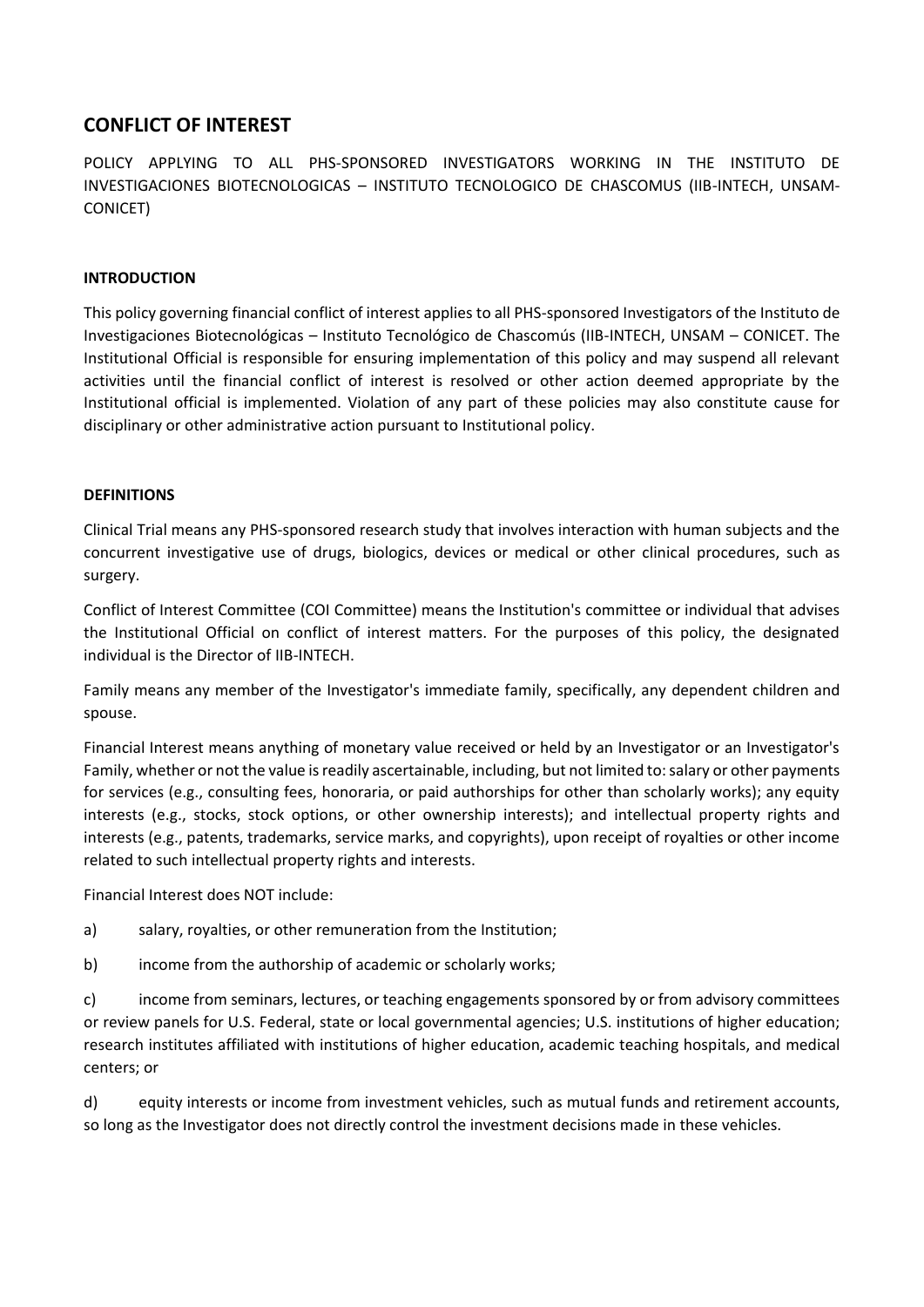For Investigators, Financial Interest also includes any reimbursed or sponsored travel undertaken by the Investigator and related to his/her institutional responsibilities. This includes travel that is paid on behalf of the Investigator as well as travel that is reimbursed, even if the exact monetary value is not readily available. It excludes travel reimbursed or sponsored by U.S. Federal, state or local governmental agencies, U.S. institutions of higher education, research institutes affiliated with institutions of higher education, academic teaching hospitals, and medical centers.

Significant Financial Interest means a Financial Interest that reasonably appears to be related to the Investigator's Institutional Responsibilities, and:

a) if with a publicly traded entity, the aggregate value of any salary or other payments for services received during the 12 month period preceding the disclosure, and the value of any equity interest during the 12 month period preceding or as of the date of disclosure, exceeds \$5,000; or

b) if with a non-publicly traded entity, the aggregate value of any salary or other payments for services received during the 12 month period preceding the disclosure exceeds \$5,000; or

c) if with a non-publicly-traded company, is an equity interest of any value during the 12 month period preceding or as of the date of disclosure; or

d) is income exceeding \$5,000 related to intellectual property rights and interests not reimbursed through the Institution, or

e) is reimbursed or sponsored travel related to their institutional responsibilities.

Financial Conflict of Interest means a Significant Financial Interest (or, where the Institutional official requires disclosure of other Financial Interests, a Financial Interest) that the Institution reasonably determines could directly and significantly affect the design, conduct or reporting of PHS-sponsored research.

Institutional official means the individual within the Institution that is responsible for the solicitation and review of disclosures of significant financial interests including those of the Investigator's Family related to the Investigator's institutional responsibilities. For the purposes of this policy, the Institutional Official designated is the Secretary for Research and Transference of IIB-INTECH.

Institutional responsibilities means the Investigator's professional responsibilities associated with his or her Institutional appointment or position, such as research, teaching, clinical activities, administration, and institutional, internal and external professional committee service.

Investigator means any individual who is responsible for the design, conduct, or reporting of PHS sponsored research, or proposals for such funding. This definition is not limited to those titled or budgeted as principal investigator or co-investigator on a particular proposal, and may include postdoctoral associates, senior scientists, or graduate students. The definition may also include collaborators or consultants as appropriate.

Public Health Service or PHS means the Public Health Service of the U.S. Department of Health and Human Services, and any components of the PHS to which the authority of the PHS may be delegated. The components of the PHS include, but are not limited to, the Administration for Children and Families, Administration on Aging, Agency for Healthcare Research and Quality, Agency for Toxic Substances and Disease Registry, Centers for Disease Control and Prevention, Federal Occupational Health, Food and Drug Administration, Health Resources and Services Administration, Indian Health Service, National Institutes of Health, and Substance Abuse and Mental Health Services Administration.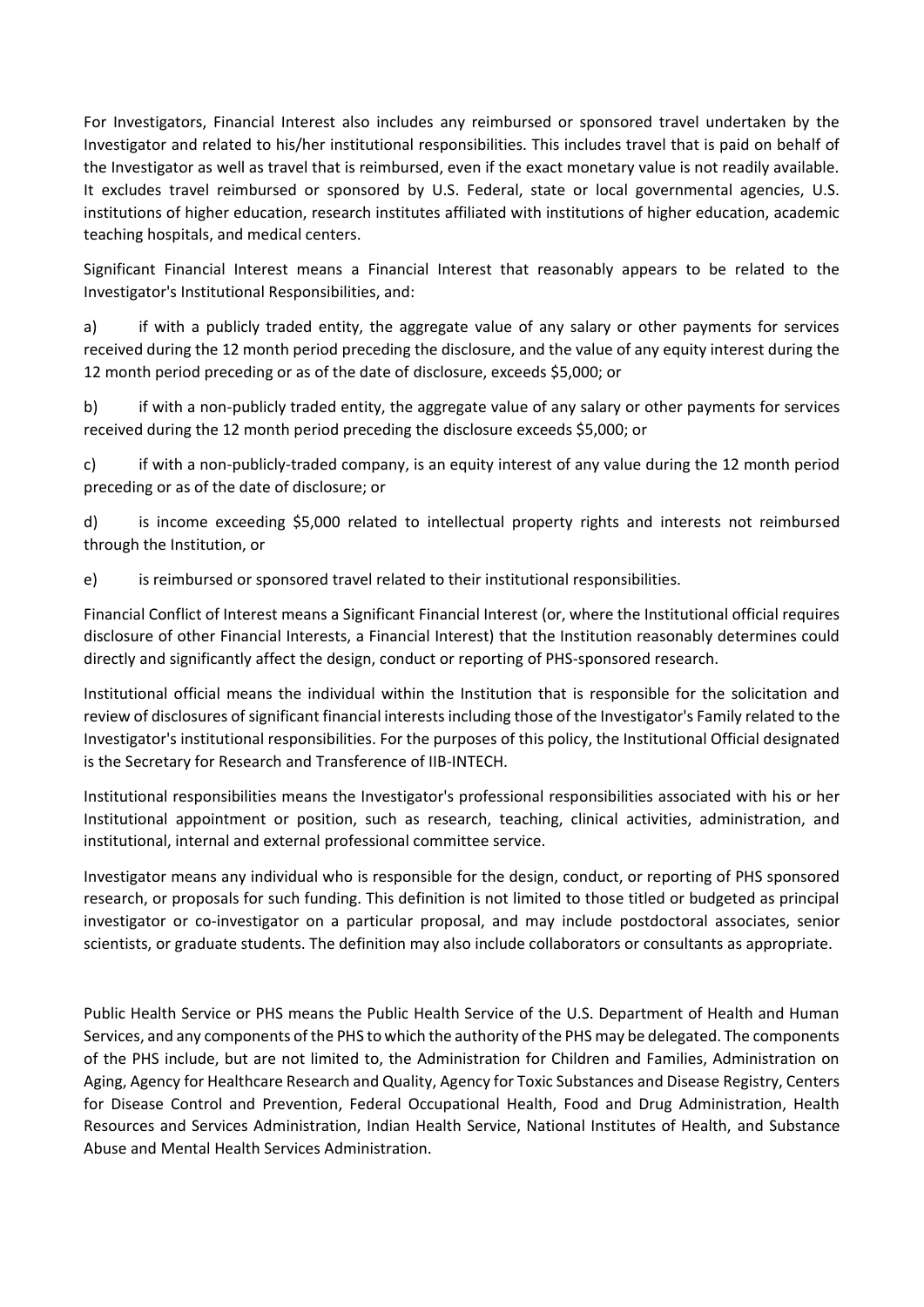Research means a systematic investigation, study, or experiment designed to contribute to generalizable knowledge relating broadly to public health, including behavioral and social-sciences research. The term encompasses basic and applied research (e.g., a published article, book or book chapter) and product development (e.g., a diagnostic test or drug).

### **CONFLICT OF INTEREST:**

This policy is predicated on the expectation that Investigators should conduct their affairs so as to avoid or minimize conflicts of interest, and must respond appropriately when conflicts of interest arise. To that end, this policy informs Investigators about situations that generate conflicts of interest related to research, provides mechanisms for Investigators and the Institution to manage those conflicts of interest that arise, and describes situations that are prohibited. Every Investigator has an obligation to become familiar with, and abide by, the provisions of this policy. If a situation raising questions of conflict of interest arises, an Investigator should discuss the situation with the Institutional official.

### **1) DISCLOSURE OF FINANCIAL INTERESTS**

All Investigators are required to disclose their outside financial interests as defined above to the Institution on an annual and on an ad hoc basis, as described below. The Institutional official is responsible for the distribution, receipt, processing, review and retention of disclosure forms.

#### a) Annual Disclosures

All Investigators must disclose their Significant Financial Interests that are related to the investigator's institutional responsibilities to the Institution, through the Institutional Official, on an annual basis. All forms should be submitted to the Institutional official or designee by January 1st for the previous calendar year.

#### b) Ad hoc Disclosures

In addition to annual disclosure, certain situations require ad hoc disclosure. All Investigators must disclose their Significant Financial Interests to the Institution, through the Institutional Official, within 30 days of their initial appointment or employment.

Prior to entering into PHS-sponsored projects or applications for PHS-sponsored projects, where the Investigator has a Significant Financial Interest, the Investigator must affirm the currency of the annual disclosure or submit to the Institutional Official an ad hoc updated disclosure of his or her Significant Financial Interests with the outside entity. The Institution will not submit a research proposal unless the Investigator(s) have submitted such ad hoc disclosures.

In addition, all Investigators must submit to the Institutional official an ad hoc disclosure of any Significant Financial Interest they acquire or discover during the course of the year within thirty (30) days of discovering or acquiring the Significant Financial Interest.

#### c) Travel

Investigators must also disclose reimbursed or sponsored travel related to their institutional responsibilities, as defined above in the definition of Financial Interest and Significant Financial Interest. Such disclosures must include, at a minimum, the purpose of the trip, the identity of the sponsor/organizer, the destination, the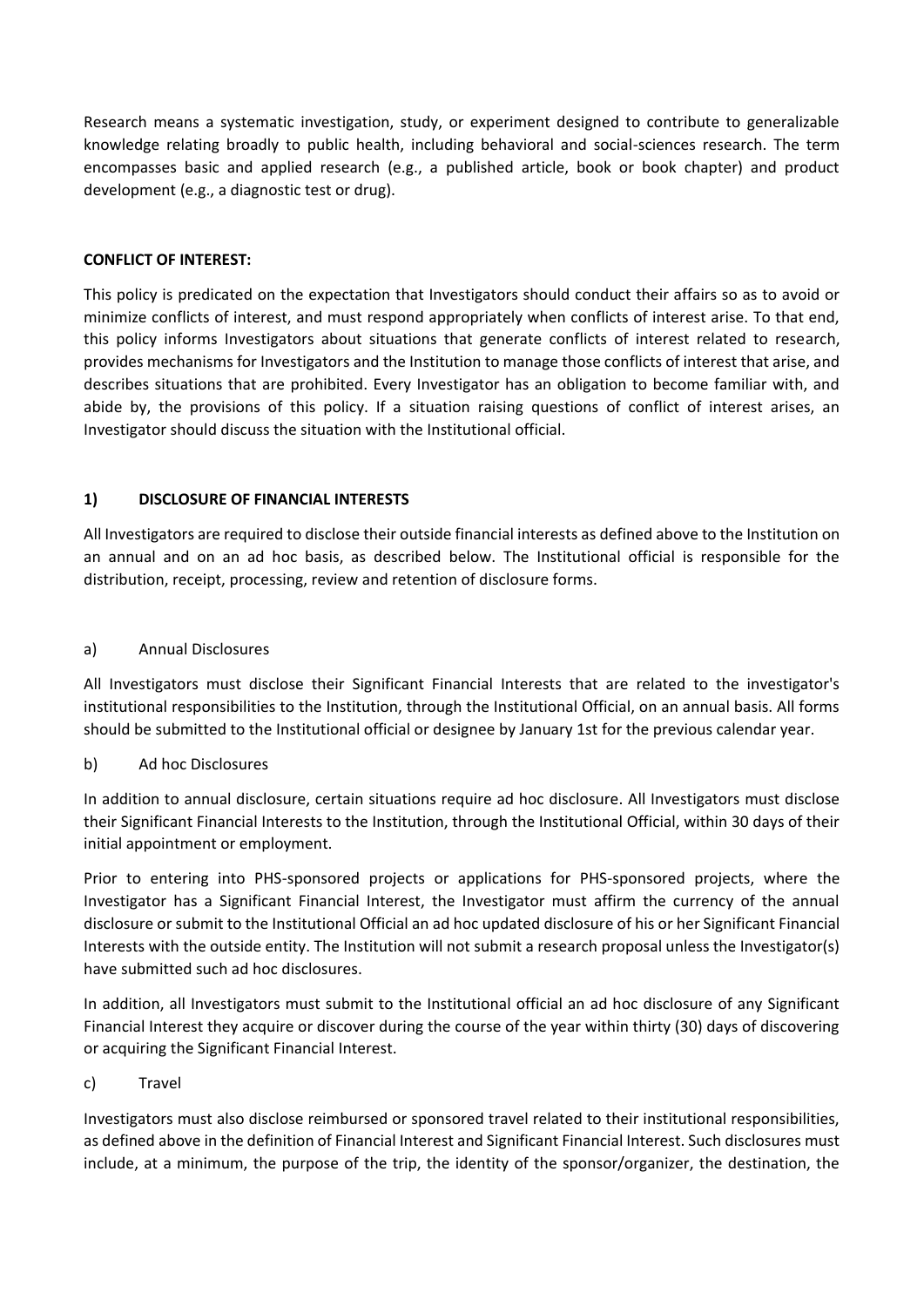duration, and, if known, the monetary value. The Institutional Official will determine if additional information is needed (e.g., the monetary value if not already disclosed) to determine whether the travel constitutes a Financial Conflict of Interest with the Investigator's research.

# **2) REVIEW AND DECISION OF THE INSTITUTIONAL OFFICIAL**

If the disclosure form reveals a Significant Financial Interest, it will be reviewed promptly by the Institutional Official or designee for a determination of whether it constitutes a Financial Conflict of Interest. If a Financial Conflict of Interest exists, the Institutional Official will take action to manage the financial conflict of interest including the reduction or elimination of the conflict, as appropriate.

A Financial Conflict of Interest will exist when the Institutional Official or designee determines that a Significant Financial Interest could directly and significantly affect the design, conduct, or reporting of PHS-sponsored research. If the Institutional Official determines that there is a Financial Conflict of Interest that can be managed, he or she must develop and implement a written management plan. The affected Investigator must formally agree to the proposed management strategies and sign the written management plan before any related PHS-sponsored research goes forward.

The Institutional Official will periodically review the ongoing activity, monitor the conduct of the activity (including use of students and postdoctoral appointees), to ensure open and timely dissemination of the research results, and to otherwise oversee compliance with the management plan.

### **3) CLINICAL TRIALS**

Review of Significant Financial Interests Related to Clinical Trials

Clinical trials involve particularly sensitive issues if the Investigator has a Financial Interest related to the clinical trial.

a) So far, no clinical trials have been conducted by research personnel working in IIB-INTECH, and none is planned for the near future. If this should happen in the far future, adequate measures will be enforced to prevent financial conflicts of interest.

b) In the event of non-compliance with reporting and/or management of a financial conflict of interest involving a PHS-sponsored clinical research project whose purpose is to evaluate the safety or effectiveness of a drug, medical device, or treatment as required by this Policy, the investigator must disclose the financial conflicts of interest in each public presentation of the results of the affected PHS-sponsored research and request an addendum to previously published presentations.

### **4) REPORTING TO PHS**

The institutional official will report financial conflicts of interest or non-compliance to PHS in accordance with PHS regulations. If the funding for the Research is made available from a prime PHS-awardee, such reports shall be made to the prime awardee prior to the expenditure of any funds and within 60 days of any subsequently identified financial conflict of interest such that the prime awardee may fulfill their reporting obligations to the PHS.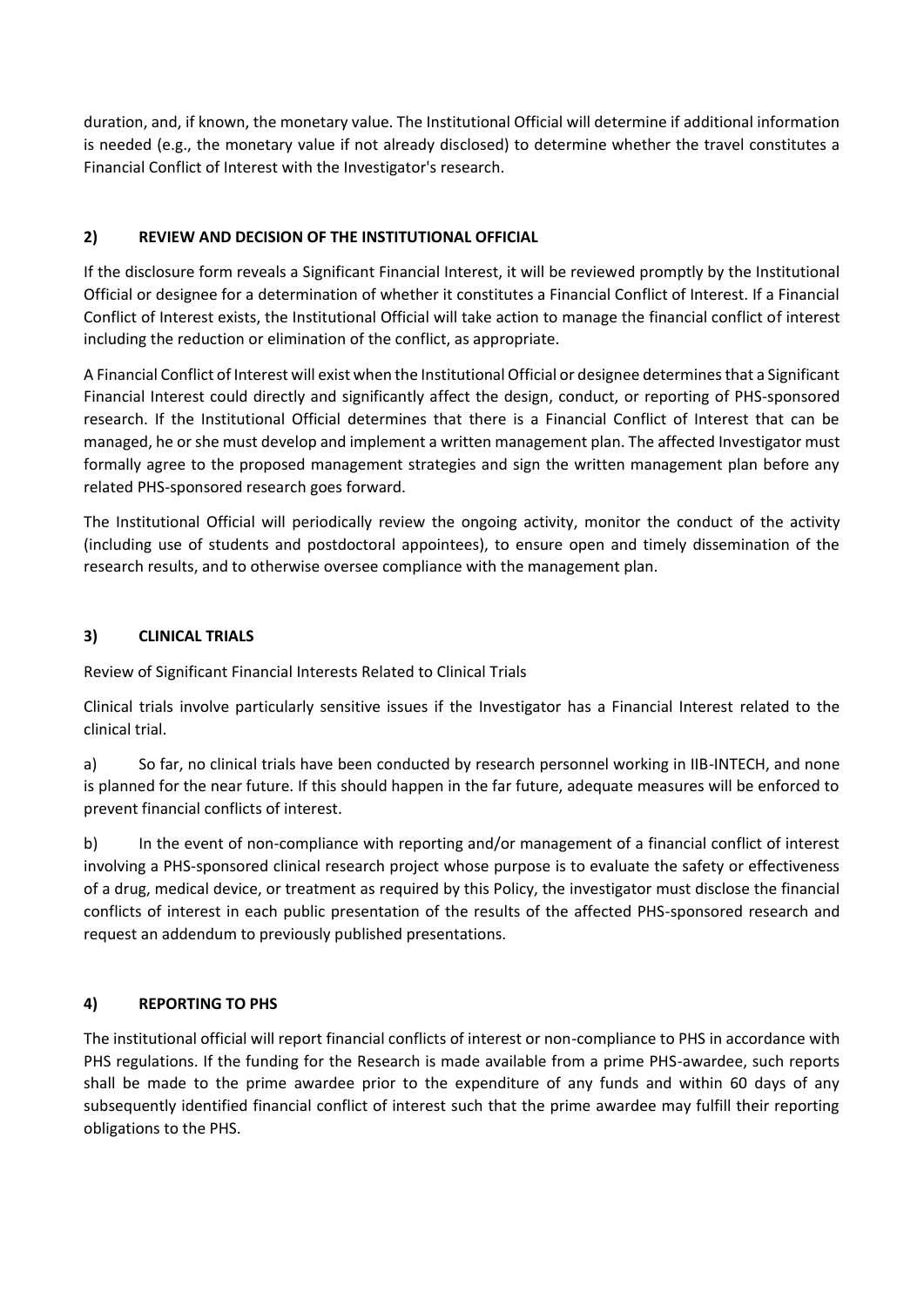#### **5) INVESTIGATOR NON-COMPLIANCE**

### a) Disciplinary Action

In the event of an Investigator's failure to comply with this Policy, the Institutional official may suspend all relevant activities or take other disciplinary action until the matter is resolved or other action deemed appropriate by the Institutional official is implemented.

A Institutional Official's decision to impose sanctions on an Investigator because of failure to comply with this Policy, or failure to comply with the decision of the Institutional official, will be described in a written explanation of the decision to the investigator, the Director of IIB-INTECH, and, where applicable, the IRB, and will notify the individual of the right to appeal the decision. The institution will promptly notify the PHS Awarding Component of the action taken or to be taken. If the funding for the research is made available from a prime PHS awardee, such notification shall be made promptly to the prime awardee for reporting to PHS.

### b) Retrospective Review

In addition, if the Institutional Official determines that a Financial Conflict of Interest was not identified or managed in a timely manner, including but not limited to an Investigator's failure to disclose a Significant Financial Interest that is determined to be a Financial Conflict of Interest, or failure by an Investigator to materially comply with a management plan for a Financial Conflict of Interest, a committee appointed by the Institutional Official will complete a retrospective review of the Investigator's activities and the PHS-sponsored research project to determine whether the research conducted during the period of non-compliance was biased in the design, conduct or reporting of the research.

Documentation of the retrospective review shall include the project number, project title, PI, name of Investigator with the Financial Conflict of Interest, name of the entity with which the Investigator has the Financial Conflict of Interest, reason(s) for the retrospective review, detailed methodology used for the retrospective review, and findings and conclusions of the review.

The Institutional official will update any previously submitted report to the PHS or the prime PHS-awardee relating to the research, specifying the actions that will be taken to manage the Financial Conflict of Interest going forward. This retrospective review will be completed in the manner and within the time frame established in PHS regulations. If bias is found, the institution will promptly notify the PHS Awarding Component and submit a mitigation report in accordance with the PHS regulations. The mitigation report will identify elements documented in the retrospective review, a description of the impact of the bias on the research project and the plan of action to eliminate or mitigate the effect of the bias.

### **6) TRAINING**

Each Investigator must complete training on this Policy, the investigator's responsibilities regarding disclosure and the PHS regulations prior to engaging in research funded by PHS, and at least every four years thereafter. They must also complete training within a reasonable period of time as determined by the Institutional Official in the event that this Policy is substantively amended in a manner that affects the requirements of Investigators, if the investigator is new to the institution, or if it is determined that the Investigator has not complied with this policy or with a management plan related to their activities.